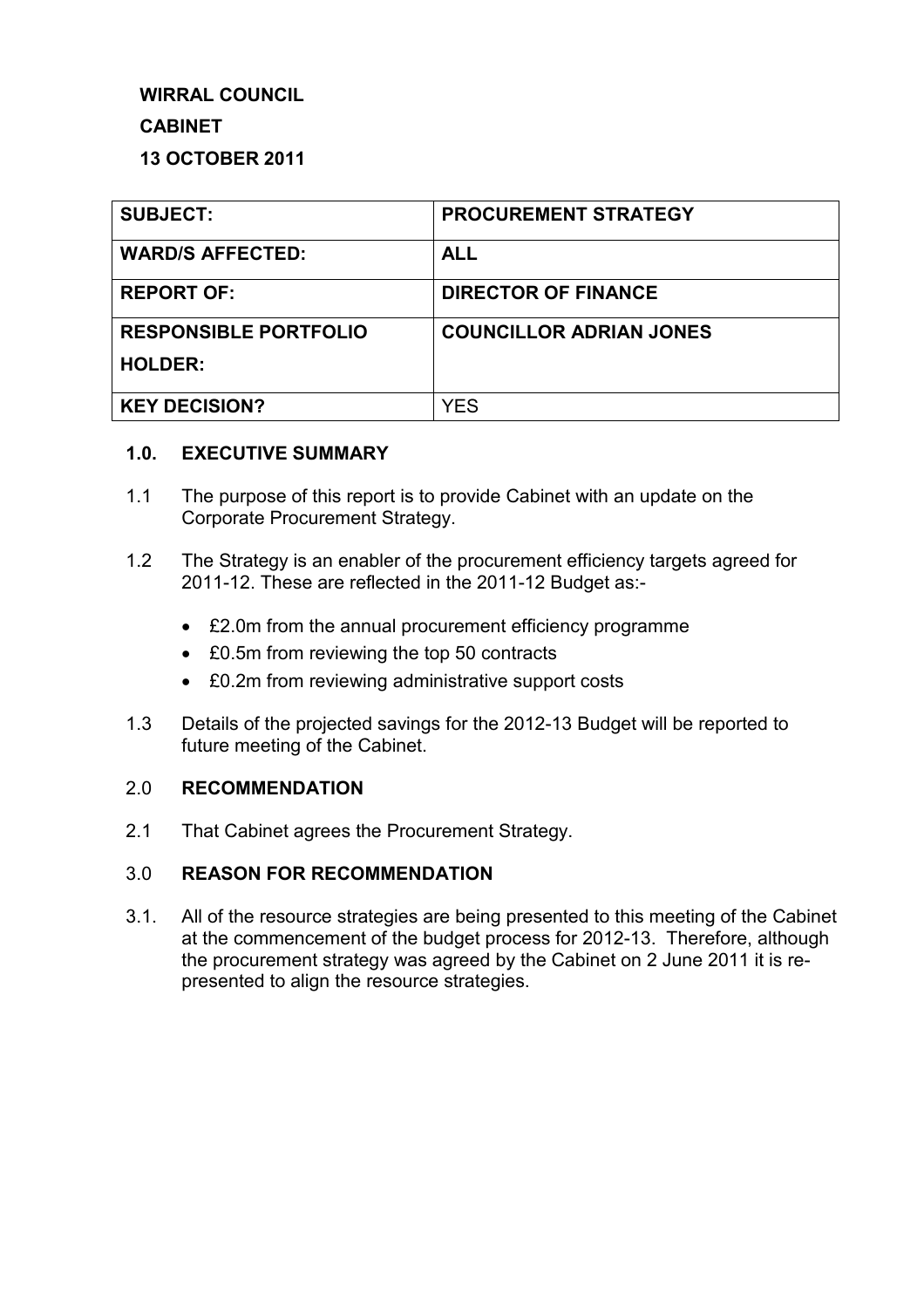# 4.0. **BACKGROUND AND KEY ISSUES**

- 4.1 The Corporate Procurement Strategy was approved by Cabinet on 2 June 2011. Since then, the following key activities have taken place:-
	- Corporate Procurement Board established and has met twice
	- Contracts Procedure Rules amended and presented to Cabinet elsewhere on this agenda
	- Contracts Procedure Toolkit produced in August 2011 which will be available to all staff involved in purchasing via the Council Intranet site from October 2011
	- Contracts/Procurement Forward Plan developed in August 2011 and available on the Council Intranet site
	- A review of major contracts completed and actions identified to realise savings in 2011-12 and beyond. Some of these actions will require Cabinet approval, and an enhanced degree of discipline and control to be exercised across all Departments of the Council. It will be a prime focus of the Corporate Procurement Board to ensure this happens.
	- Cabinet on 14 April 2011 engaged PriceWaterhouseCoopers to review certain contracts on a *'no-win-no-fee'* basis. Findings from their initial review were presented in August 2011. This has led to the identification of four major contracts that will be subject to a full contract review. Details of these will be reported to a future meeting of the Cabinet.
- 4.2 The Procurement Strategy key priorities and action plan were presented to Cabinet on 2 June 2011. Good progress is being made with all milestones met or on target. The next series of milestones to achieve are:-
	- Ensure there are targeted training and employment initiatives built in to all major contracts (by September 2011)
	- Provide greater assistance to local businesses through e-tender training, 'Meet the buyer' events, attendance at Business Fairs and prime contractor involvement. (by December 2011)
	- Measure the benefits of collaborative procurement by working with the Merseyside Procurement Partnership (by March 2012)
	- Arrange a training event for elected Members on procurement issues (by March 2012)
	- Improve performance relating to payments to suppliers, in particular to pay all SMEs within 10 working days (by March 2012)

## 5.0 **RELEVANT RISKS**

5.1 The risk of non-compliance with the Procurement Strategy and the governance arrangements may reduce the potential for savings. The Strategy sets out how compliance will be monitored via the Corporate Procurement Board.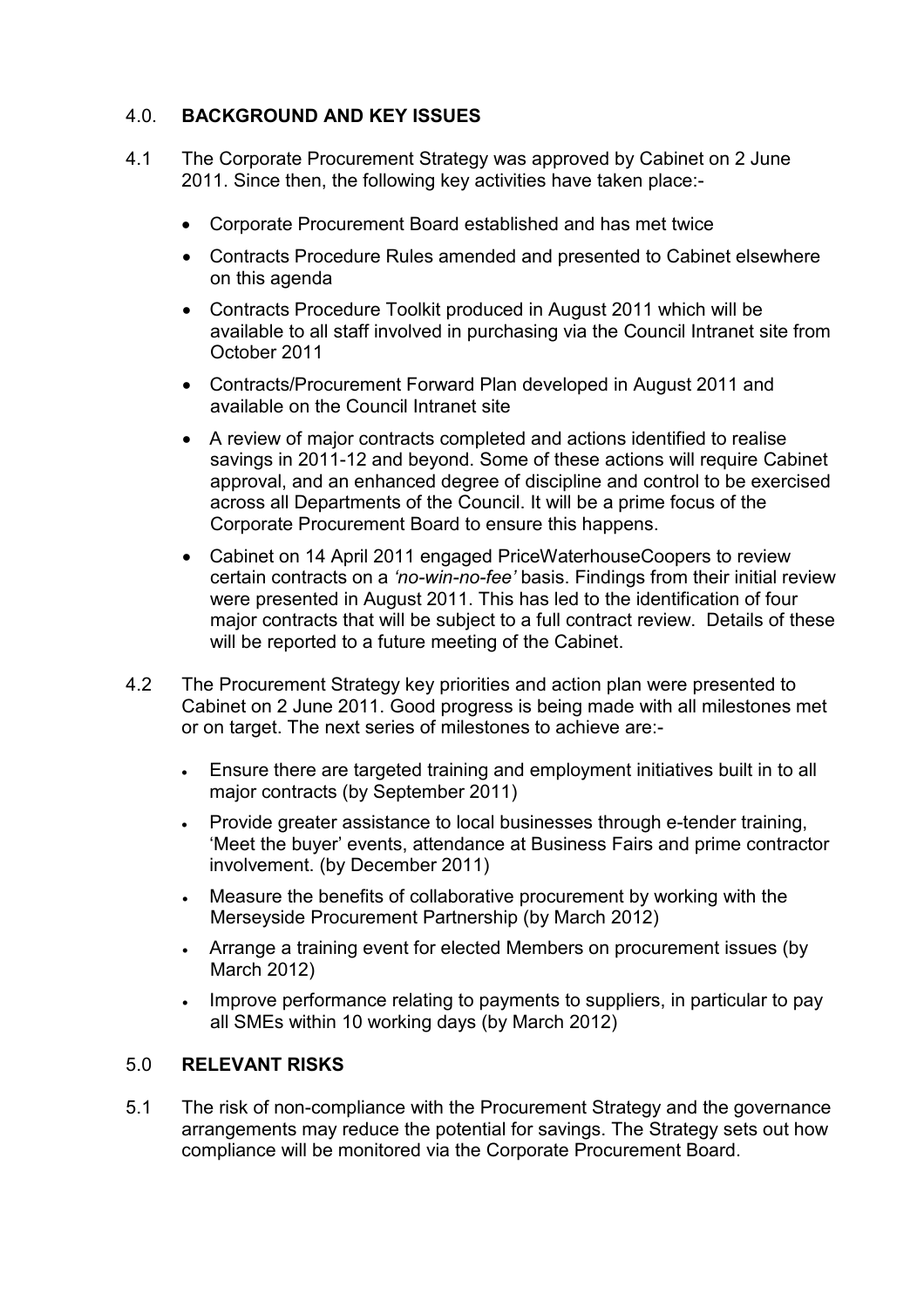- 5.2 A more disciplined approach to procurement may reduce flexibility in the way goods and services are sourced. This may present risks to services and the reputation of the Council if contracted suppliers are unable or unwilling to provide the goods or services required by the Council. There may be occasions when goods and services are needed urgently and to a different specification to the ones contracted for and there will need to be arrangements that will permit this, by exception, within appropriate delegated authority.
- 5.3 The strategy allows for such exceptions and requires Chief Officers to ensure they are properly documented and reported to the Procurement Manager to consider their potential breach of the EU Public Procurement Directives and subsequent risk of damages.

# 6.0 **OTHER OPTIONS CONSIDERED**

6.1 No other options were considered in the drafting of this report.

## 7.0 **CONSULTATION**

7.1 Consultation has been undertaken with all Departments of the Council and contracted suppliers affected by the implementation of the Procurement Strategy. There is ongoing consultation with other Councils in the Merseyside Region to promote the adoption of collaborative contracts which increase the potential for savings through aggregation.

## 8.0 **IMPLICATIONS FOR VOLUNTARY, COMMUNITY AND FAITH GROUPS**

8.1 There are no direct implications for voluntary, community and faith groups.

## 9.0 **RESOURCE IMPLICATIONS: FINANCIAL; IT; STAFFING; AND ASSETS**

9.1 The Procurement Efficiency targets agreed by Council total £2.7m in 2011-12.

#### 10.0 **LEGAL IMPLICATIONS**

10.1 All procurement activity will be conducted in strict accordance with the Council contract procedure rules and European procurement directives.

## 11.0 **EQUALITIES IMPLICATIONS**

11.1 An equalities impact assessment is considered for all contracts that are tendered or reviewed.

## 12.0 **CARBON REDUCTION IMPLICATIONS**

12.1 All new contracts include a requirement for suppliers to consider their carbon impact and contribute to the delivery of the Council carbon reduction targets.

## 13.0 **PLANNING AND COMMUNITY SAFETY IMPLICATIONS**

13.1 There are none arising directly from this report